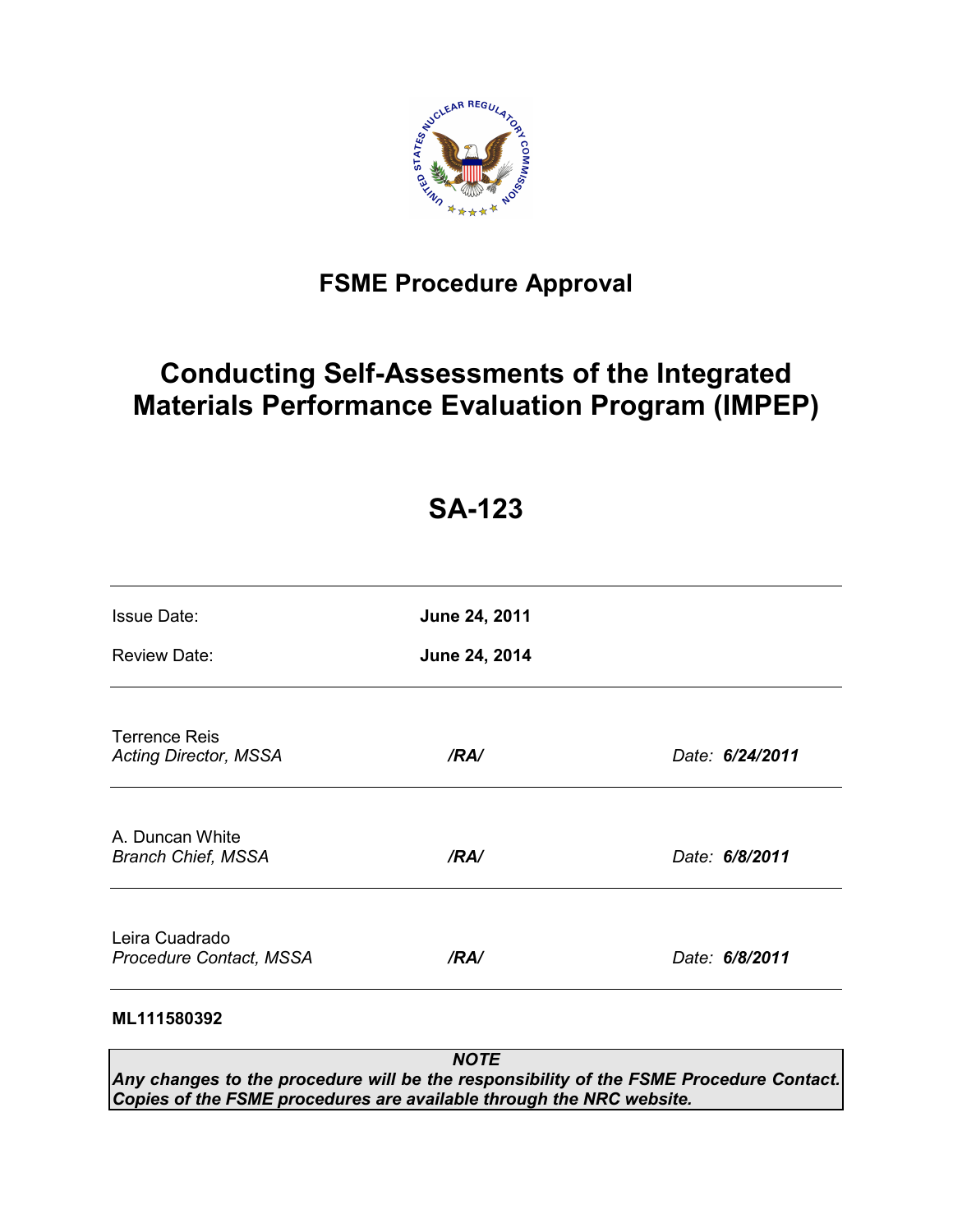| CLEAR REGILL | Procedure Title:                      | Page: 1 of 7       |  |
|--------------|---------------------------------------|--------------------|--|
|              | <b>Conducting Self-Assessments of</b> |                    |  |
|              | the Integrated Materials              | <b>Issue Date:</b> |  |
|              | <b>Performance Evaluation Program</b> | 6/24/2011          |  |
|              | (IMPEP)                               |                    |  |
|              | Procedure Number: SA-123              |                    |  |

## **I. INTRODUCTION**

 This document describes the procedure for conducting self-assessments of the Integrated Materials Performance Evaluation Program (IMPEP). This procedure explains the responsibilities of each of the parties involved in conducting an IMPEP self-assessment, the suggested frequency, schedule, scope and documentation of the self-assessments, and response or actions to recommendations made by the IMPEP self-assessment working group.

### **II. OBJECTIVES**

- A. To provide the guidelines to be followed by the working group to conduct IMPEP self-assessments.
- B. To establish the time interval on which IMPEP self-assessments should be conducted.
- C. To provide guidelines to review, capture, and document lessons learned and/or recommendations for IMPEP since its last assessment.
- D. To establish the responsibilities of the individuals and organizations involved in the IMPEP self-assessment process.

### **III. BACKGROUND**

In 1996, the U.S. Nuclear Regulatory Commission (NRC) started implementation of IMPEP as a means of evaluating NRC's nuclear materials program activities and Agreement State radiation control programs. The NRC developed IMPEP to evaluate NRC and Agreement State programs to determine that the programs adequately protect public health and safety and determine whether the Agreement State program is compatible with NRC's program. The Office of Federal and State Materials and Environmental Management Programs (FSME) currently manages IMPEP. Management Directive (MD) 5.6, *Integrated Materials Performance Evaluation Program (IMPEP)* provides the overall structure and framework for the IMPEP process and describes the review criteria. NRC developed this procedure in response to the first IMPEP assessment in 2001, the 2009 NRC Inspector General audit, OIG-09-A-08, *Audit of NRC's Agreement State Program*, and the 2010 IMPEP self-assessment. The OIG audit identified the need of increased management monitoring of IMPEP operational issues and recommended the development of a mechanism to conduct self-assessments and capture lessons learned for IMPEP on a regular basis.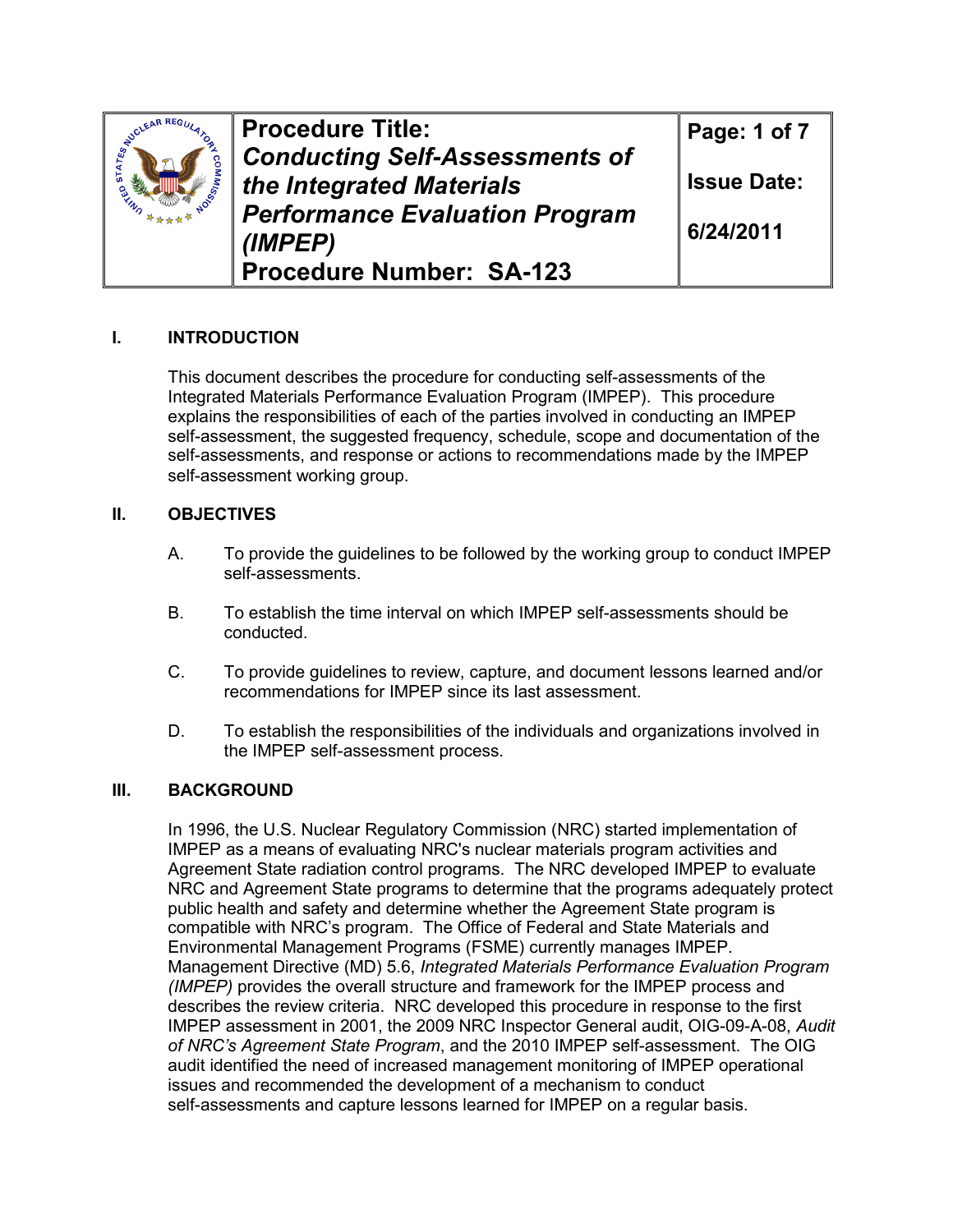**Page: 2 of 7 Issue Date: 6/24/2011** 

The working group that conducted the IMPEP self-assessment in 2010 used a methodology similar to the one used by the 2001 IMPEP lessons learned working group, and developed a draft procedure to conduct future self-assessment which served as the basis to this procedure.

### **IV. ROLES AND RESPONSIBILITIES**

- A. Director, Division of Materials Safety and State Agreements (MSSA), FSME:
	- 1. Ensures future IMPEP self-assessments are captured in the Division's Operating Plan and the ticket tracking system to ensure IMPEP self-assessments are conducted at its suggested frequency;
	- 2. Determines the scope of the self-assessment review;
	- 3. Determines whether a MD 5.3, *Agreement State Participation in Working Groups*, NRC/Agreement State working group will be formed, based on the scope of the review, or selects a specialized team to review specific aspects of the IMPEP process;
	- 4. Reviews and approves the working group charter and assigns an individual to lead this task;
	- 5. Provides staffing and resource support to the team or working group members including coordination and confirmation of necessary support from NRC Regional Offices and the Agreement States; and
	- 6. Makes prioritization and resource decisions on implementation of IMPEP self-assessment recommendations.
- B. Chief, Agreement State Program Branch (ASPB), FSME:
	- 1. Promotes self-assessments timely completion by making available staff and resources throughout the review;
	- 2. Coordinates with MSSA Director the schedule and scope of future assessments;
	- 3. Reviews IMPEP self-assessment draft report for accuracy; and
	- 4. Ensures that recommendations accepted and endorsed by the MSSA Division Director are acted upon in a timely manner.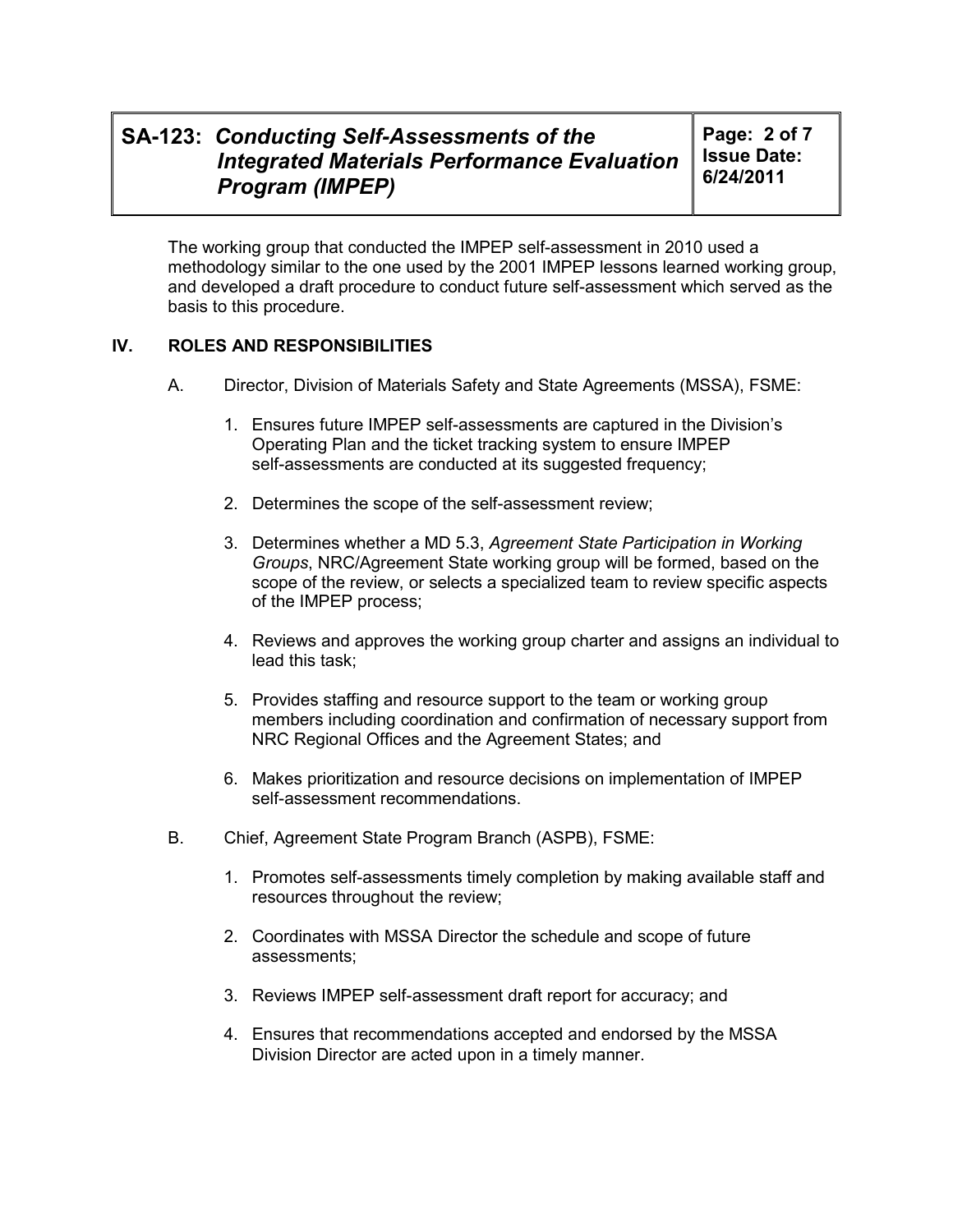- C. IMPEP Project Manager, ASPB:
	- 1. Assists the self-assessment working group by providing and making available resources and experienced staff with IMPEP; and
	- 2. Modifies procedures, training programs, or other IMPEP activities, as appropriate.
- D. Regions, Division of Nuclear Materials Safety:

Provides staffing support for the IMPEP self-assessment team or working group.

E. Organization of Agreement States (OAS) Executive Board:

Designates the OAS member to work with the IMPEP Project Manager to provide staffing support for the IMPEP self-assessment working group.

F. Working Group Chair/Co-Chair:

Refer to MD 5.3, for the Working Group Chair/Co-Chair responsibilities.

G. Working Group Members:

Refer to MD 5.3 for the Working Group member's responsibilities.

#### **V. GUIDANCE**

- A. IMPEP Self-Assessments
	- 1. A MD 5.3 working group should be formed to perform IMPEP self-assessment every 5 years in order to ensure Agreement State viewpoints are sought during the assessment and reflected in working group recommendations.
	- 2. This interval may be adjusted if:
		- a. FSME management determines the program is strong enough to sustain a longer interval;
		- b. IMPEP weaknesses are identified by NRC staff, the Office of the Inspector General, the U.S. Government Accountability Office, Agreement States, or others that would suggest the need for a tighter review interval; or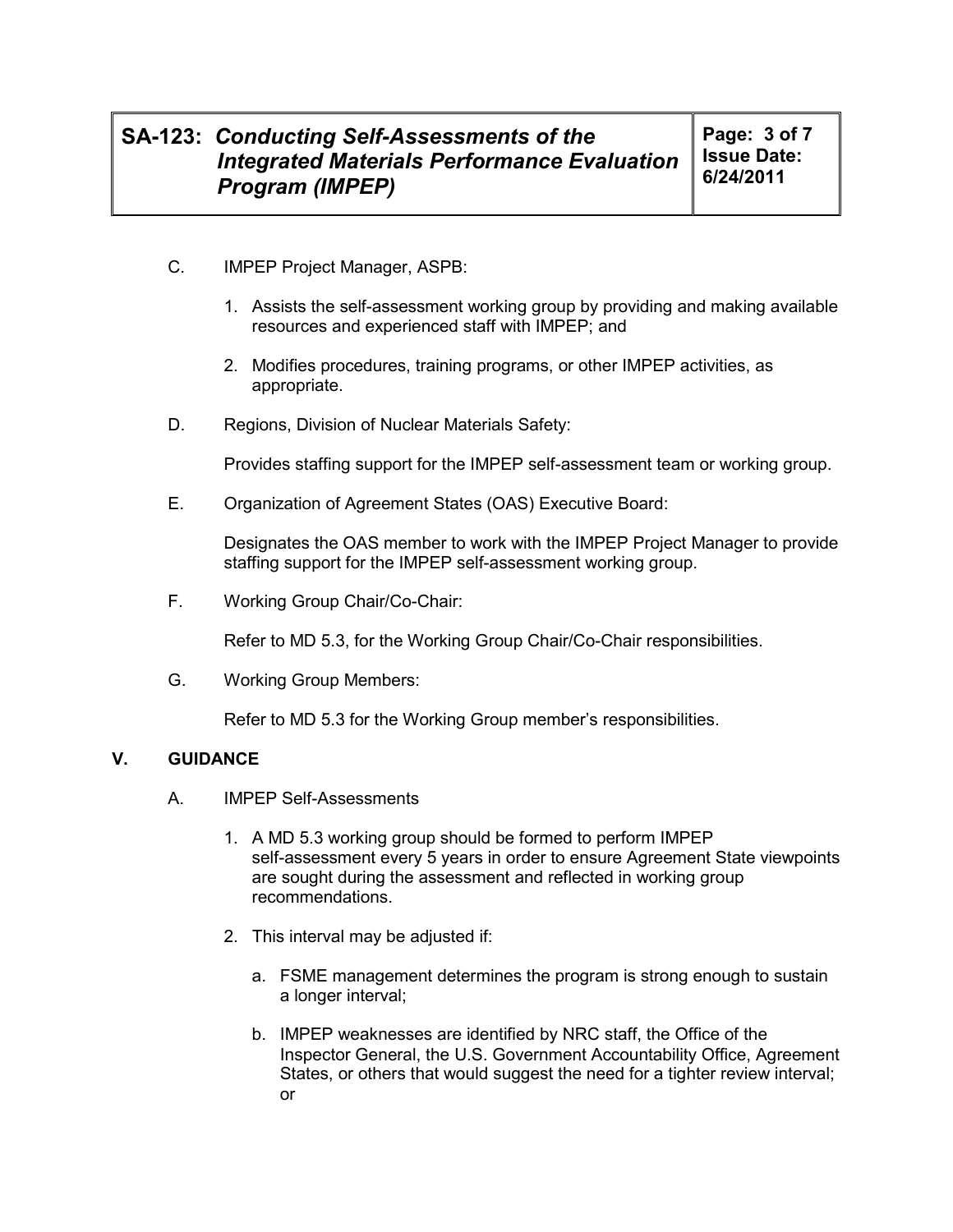**Page: 4 of 7 Issue Date: 6/24/2011** 

- c. Workload or resource restraints indicate to FSME management, based on health and safety considerations, that resources and efforts involved to conduct the IMPEP self-assessment are needed to perform a different task.
- 3. If a weakness(es) is identified in a particular area in between routine IMPEP self-assessments and FSME management determines the identified weakness(es) does not warrant a complete review of IMPEP, the MSSA Division Director may assign a team or an individual to assess particular aspects of IMPEP instead of forming a MD 5.3 working group.
- B. Scheduling IMPEP Self-Assessments
	- 1. IMPEP self-assessments must be captured in MSSA's Operating Plans and tracked in one or more agency tracking systems, such as the Electronic Document and Action Tracking System (EDATS) or FSME ticket tracking system, to ensure assessments are conducted at the assigned frequency.
	- 2. MSSA is responsible for providing resources and personnel necessary to conduct the self-assessment every five years, unless otherwise specified in the previous section.
- C. Assignment of Personnel for IMPEP self-assessments
	- 1. The working group should be comprised of three to five members, who will provide an unbiased analysis of IMPEP with representation from FSME, Regional Offices, and Agreement States in order to obtain a variety of viewpoints and perspectives.
	- 2. Working group members should have some level of first-hand IMPEP experience, preferably recent, as either a member of the Management Review Board (MRB), an IMPEP team leader, IMPEP team member, and/or Agreement State or Regional person from a materials program reviewed under IMPEP.
- D. Scope of Self-Assessment Review
	- 1. The working group will conduct its review based on a charter that has been prepared and approved by MSSA, in accordance with MD 5.3.
	- 2. The charter will specify the level of effort and duration of the review depending on the scope of the assessment, although the expectation is that self-assessments be both thorough and complete.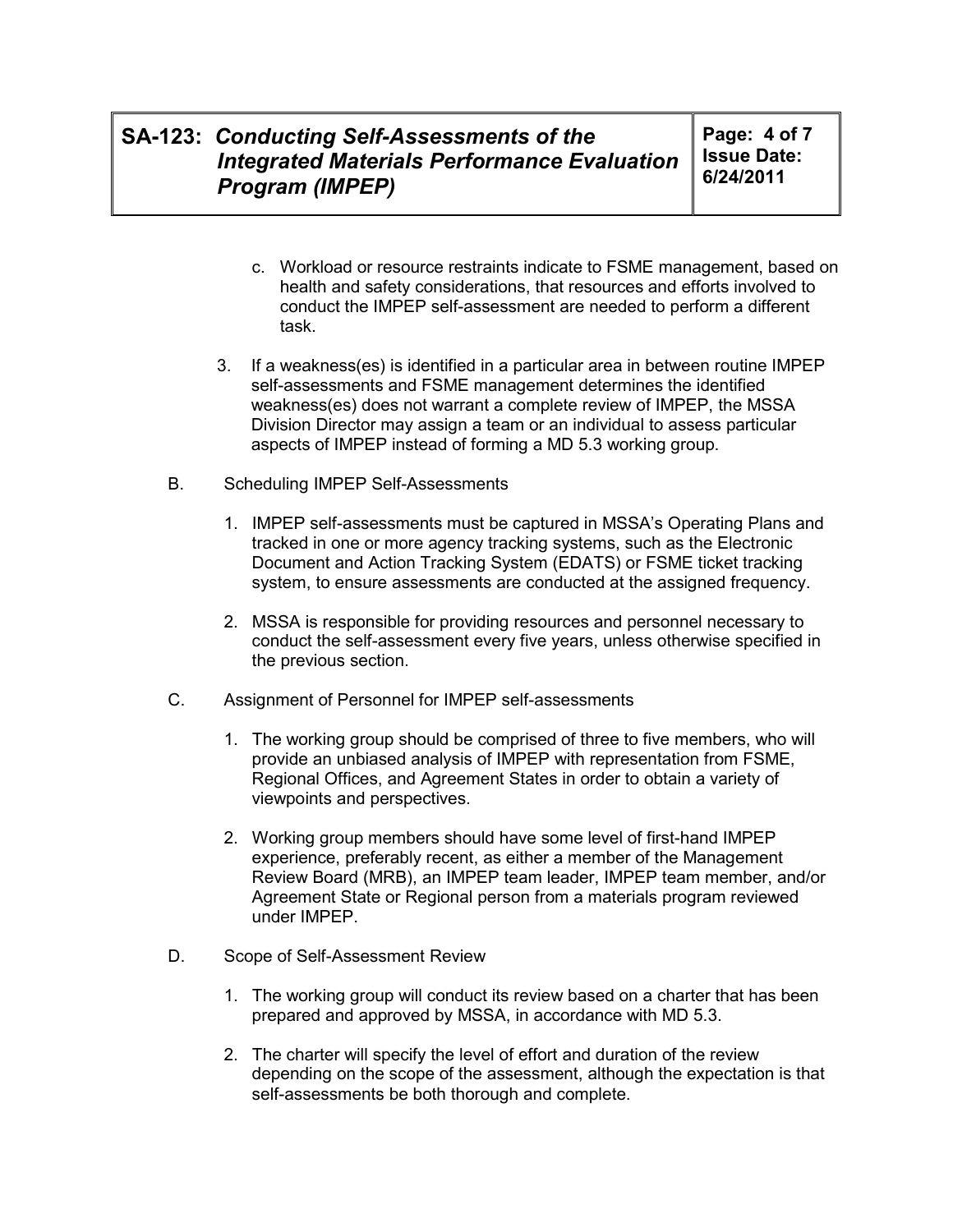**Page: 5 of 7 Issue Date: 6/24/2011** 

- 3. The routine self-assessment should include, at minimum, the following components:
	- a. Interviews with IMPEP Stakeholders
		- i. A representative cross-section of IMPEP stakeholders must be interviewed to determine their views on IMPEP effectiveness, efficiency, strengths, and weaknesses.
		- ii. The working group member(s) assigned to conduct interviews may use the sample questions provided in Appendix A as a benchmark to ensure open and proactive discussions with IMPEP stakeholders.
		- iii. This cross-section should include senior NRC managers who have first-hand IMPEP experience, such as Management Review Board (MRB) participants, IMPEP Team Leaders, Regional State Agreements Officers, IMPEP team members, past and current IMPEP Project Managers, MSSA Management, Regional and State participants, especially those whose programs were recently reviewed under IMPEP.
		- iv. If possible, a minimum of 15 interviews should be conducted ensuring representation of each of the stakeholders mentioned above.
	- b. Observation of IMPEP Training
		- i. A working group member(s) should observe the IMPEP training provided to new IMPEP members in order to assess the effectiveness of the training as a means of conveying the IMPEP philosophy and its lessons learned to new members, and to prepare them to conduct their IMPEP duties.
		- ii. The working group should also observe the IMPEP team leader training or assess team leaders' preparation to conduct an IMPEP review in an Agreement State or a Regional Office.
	- c. Observation of IMPEP Teams during Onsite Activities
		- i. Without interfering upon the duties of the IMPEP team, or the program under IMPEP review, working group member(s) should observe at least two onsite IMPEP reviews.
		- ii. If possible, working group member(s) should be able to observe at least one Regional IMPEP and one Agreement State IMPEP.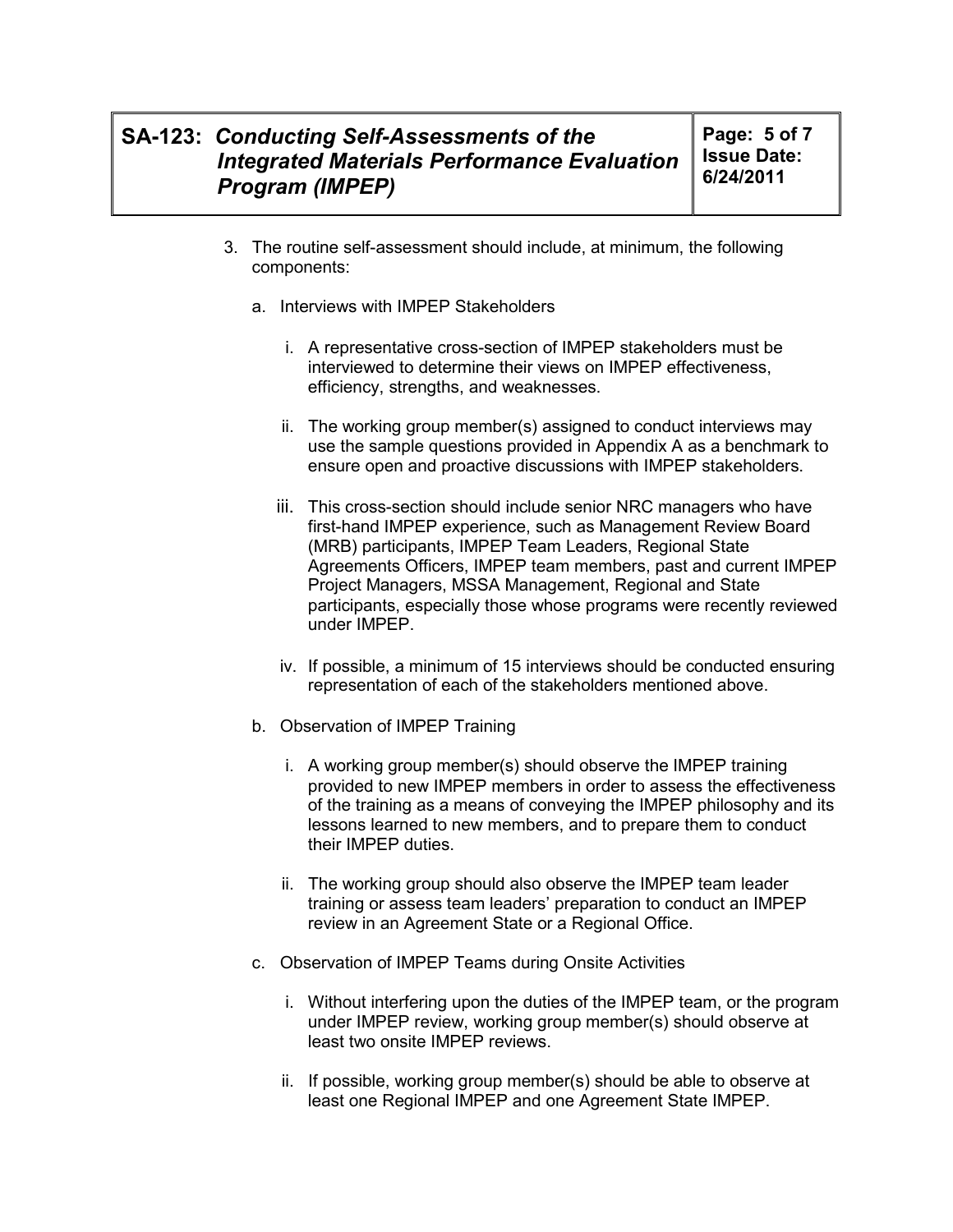- d. Review of IMPEP Documentation
	- i. This includes a review of:
		- *1.* MD 5.6;
		- *2.* Representative sample size of IMPEP reports and periodic meetings summaries;
		- *3.* IMPEP internal agency and Agreement States correspondence;
		- *4.* State Agreements procedures related to IMPEP activities; and
		- *5.* Previous IMPEP self-assessments.
- E. Documenting IMPEP Self-Assessment Findings
	- 1. The self-assessment working group will document its results in the form of a written report to the MSSA Division Director or his/her designee.
	- 2. The written report must include, at minimum:
		- a. Objectives and the scope of the work assigned;
		- b. A description of the methodology used to accomplish the working group tasks; and
		- c. Working group's findings and recommendations.
	- 3. The working group should take into account the practicality of its recommendations with respect to the resources that may be required to implement its findings.
	- 4. The working group will provide MSSA Division Director or his designee a draft report for factual review.
	- 5. The working group will issue a final report addressing any factual error or misstatements identified by MSSA Division Director or his designee.
- F. Special MRB

If deemed necessary, MSSA Division Director may request to schedule a special MRB to discuss and seek guidance from the MRB on working group recommendations and/or implementation.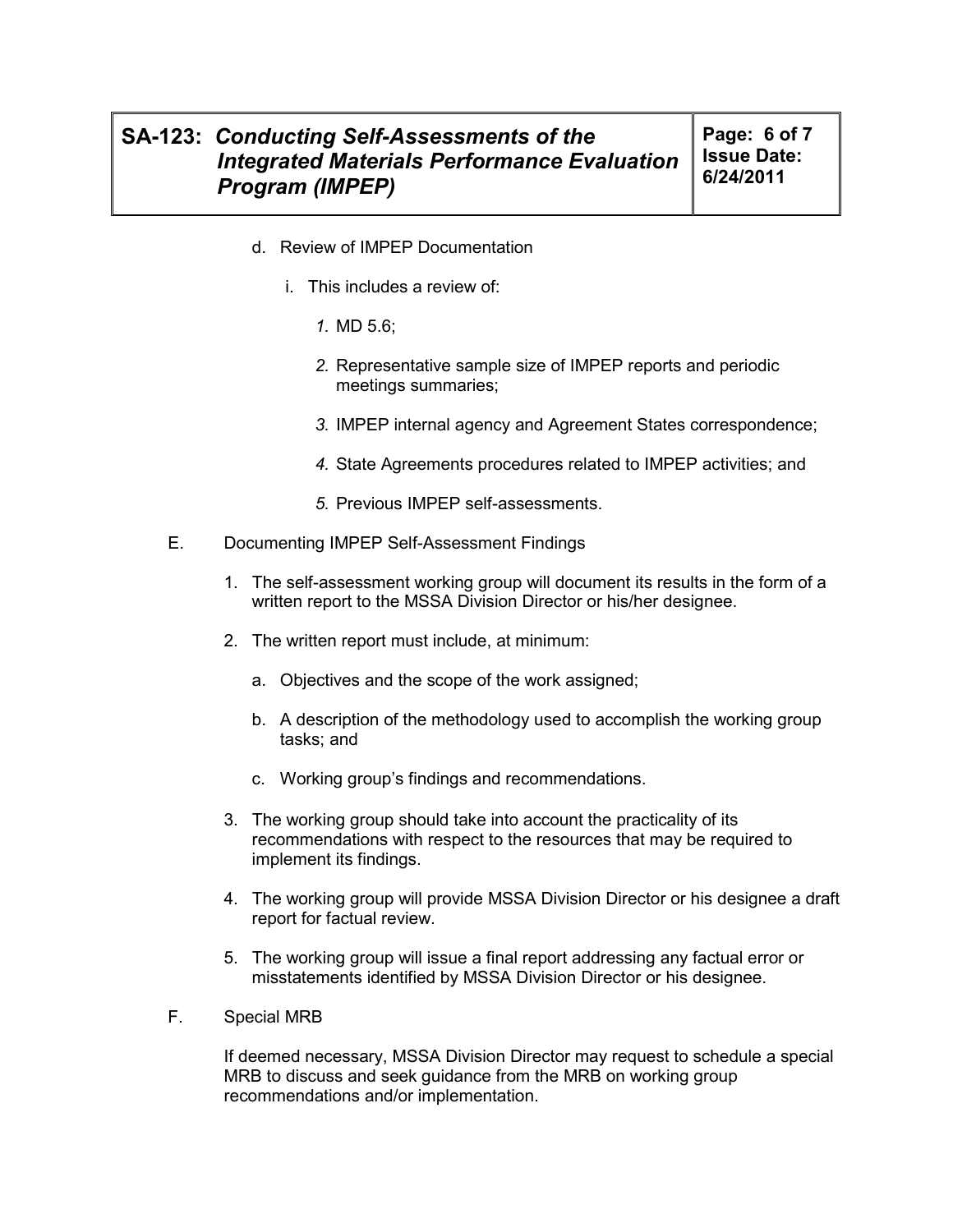**Page: 7 of 7 Issue Date: 6/24/2011** 

- G. MSSA Response and/or Actions Based on Working Group Recommendations
	- 1. Any recommendations that have been accepted and endorsed by MSSA management will be tracked to completion in one or more agency tracking systems such as EDATS, FSME or Division tracking systems.
	- 2. The responsibility for implementing any working group recommendation rests within FSME and not in the working group itself, unless otherwise specified in the charter.

### **VI. APPENDICES**

Appendix A – Sample Questions to Conduct IMPEP Self-Assessment Interviews

### **VII. REFERENCES**

- 1. *Final Working Group Report for the IMPEP Lessons Learned Working Group* (ML021980296).
- 2. OIG-09-A-08, *Audit of NRC's Agreement State Program* March 16, 2009 (ML090750622).
- 3. *Self-Assessment of the Integrated Materials Performance Evaluation Program (IMPEP)* (ML102030228).
- 4. NRC Management Directive 5.3, *Agreement State Participation in Working Groups.*
- 5. NRC Management Directive 5.6, *Integrated Materials Performance Evaluation Program (IMPEP)*.

### **VIII. ADAMS REFERENCE DOCUMENTS**

For knowledge management purposes, all previous revisions of this procedure, as well as associated correspondence with stakeholders that have been entered into ADAMS are listed below.

| No. | <b>Date</b> | <b>Document Title/Description</b>                                                  | <b>Accession Number</b> |
|-----|-------------|------------------------------------------------------------------------------------|-------------------------|
|     | 1/21/11     | FSME-11-010, Opportunity to Comment on Draft<br>Revisions to FSME Procedure SA-123 | ML103630011             |
|     | 1/21/11     | <b>FSME Draft Procedure SA-123</b>                                                 | ML103620765             |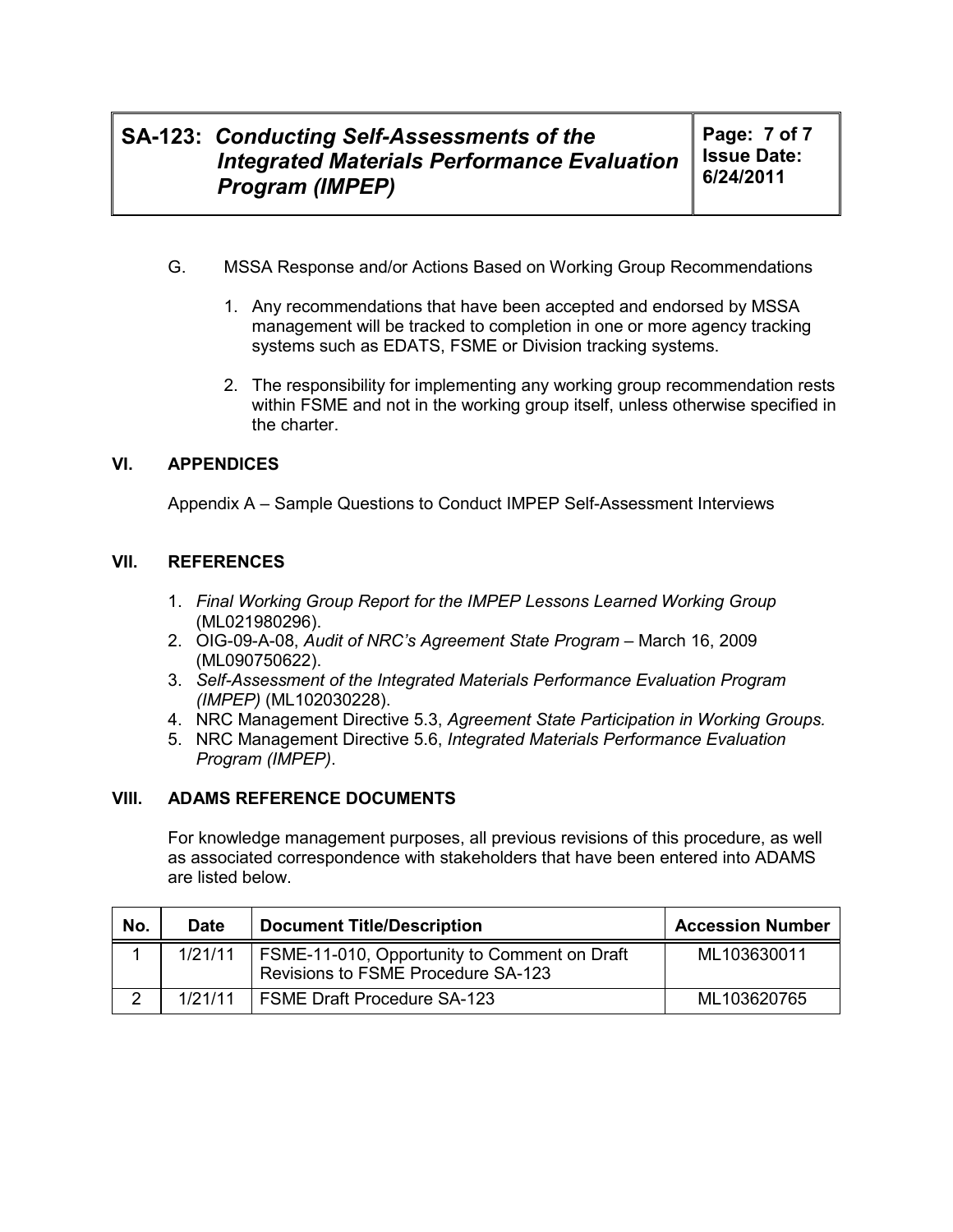# **Appendix A**

Sample Questions to Conduct IMPEP Self-Assessment Interviews

- 1. In general, what is your assessment or appraisal of the effectiveness and efficiency of IMPEP?
- 2. How might either of these dimensions be improved? For example, how might NRC better employ Information Technology to improve efficiency and effectiveness, particularly of the onsite portion of the review?
- 3. Do the current performance indicators suffice for evaluating Regional and Agreement State programs? Do they adequately capture the attributes of a high performing organization? Would you recommend any new indicators or would you make any changes to the existing indicators? If so, why?
- 4. How might the concurrence/review process for IMPEP reports be improved? Should the format of the reports be changed (e.g., more bullets, less boilerplate text)?
- 5. Should the frequency for IMPEP reviews remain at the current 4 year interval or should it be changed? Why?
- 6. How effective are the periodic meetings between IMPEP reviews?
- 7. What issues have arisen from IMPEP/MRB reviews that were most difficult to deal with?
- 8. What changes, if any, would you make to the IMPEP training program?
- 9. Is NRC selecting the right candidates to serve as team members and team leaders from the Agreement States, Regions, and Headquarters?
- 10. How is the MRB process working? Does it appear to be meeting the purpose that it was intended to serve?
- 11. Are the overall findings from the IMPEP process in terms of indicators and conclusions still appropriate? Do we need additional steps?
- 12. Are there additional NRC programs that need to be included under the umbrella of IMPEP, such as Uranium Recovery licensing in Headquarters? (Applicable to NRC personnel.)
- 13. What are your thoughts about the resource burden imposed by IMPEP? Is it justified? Which aspects of the program are particularly resource intensive? Do you consider there are better alternatives?